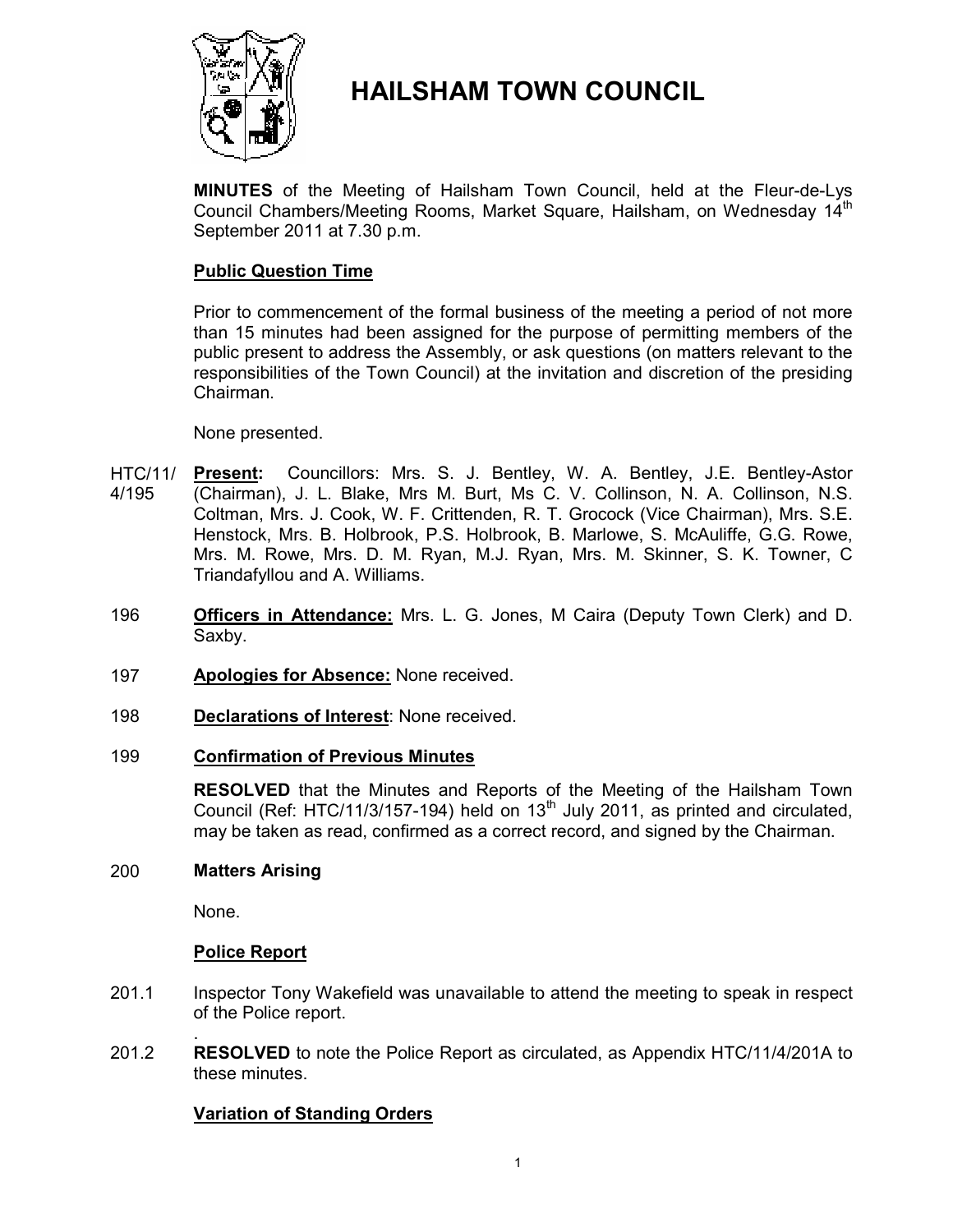- 202.1 **RESOLVED** that the following motions to permanently vary Standing Orders, as proposed and seconded at a meeting of the Hailsham Town Council held on  $13<sup>th</sup>$  July 2011, be adopted,
- 202.2 Standing Orders No.1 (A) and (B)
	- (A) the meeting time of Hailsham Town Council to 19:30 hours (7.30 p.m.), and
	- (B) Questions from members of the public to commence at 19:30 hours (7.30 p.m.).
- 202.3 Standing Order 71 (b) to read "The Chairman and Vice-Chairman of the Council and appointed members of the Finance and Oversight Committee and the leader of the majority party council group, (if the leader is not a member of the Finance and Oversight Committee) shall be invited to form the Hailsham Town Council cheque signatory panel. If any member wishes to decline this invitation an alternative member of the Council will be sought to serve as a signatory for each vacancy."
- 202.4 Standing Order 35 to read

"Members of committees, sub-committees and panels, may (in cases of their own anticipated absenteeism at a specific meeting), appoint a substitute member of the council at their own discretion, to attend a specified meeting, who shall be permitted to speak and vote in the place of that member. Notification of such substitution shall be given to the Town Clerk or Deputy Town Clerk prior to the commencement of the meeting and not later than by 12 noon on the day of the meeting.

# **Committee and Panel Reports**

- 203.1 **RESOLVED**, after consideration in accordance with Standing Order 18(e), to receive the following reports of Committees, to approve and adopt the recommendations contained therein and the actions taken as reported therein.
- 203.2 A. Hailsham in Bloom Committee  $-25<sup>th</sup>$  July 2011 (ref: HIB/11/105/25-37)
	- B. Hailsham in Bloom Committee  $22<sup>nd</sup>$  August 2011 (ref: HIB/11/06/38-50)
		- C. Planning & Development Committee  $-26$ <sup>th</sup> July 2011 (ref: PLAN/11/01/48-61)
		- D. Planning & Development Committee 16<sup>th</sup> August 2011 (ref: PLAN/11/1/62-79)

E. Planning & Development Committee –  $6<sup>th</sup>$  September 2011 (ref: PLAN/11/1/80-89)

F. Finance & Budget Oversight Committee –  $27<sup>th</sup>$  July 2011 (ref: F&BO/11/4/09-30)

203.3 **RESOLVED** to note there were no "reserved" items from the above listed reports of Committees and Panels.

# **Accounts and Audit**

204 Annual Grants

**RESOLVED** to note the letter of thanks received from Computers for Charities.

## **Review of Council's Vehicle Fleet**

#### 205 **RESOLVED** to

a) give the required one years notice to end the current lease/rent agreement on 1 October 2011 for three of the Council's vehicles, and

b) to undertake a review of the vehicles required to manage the Council's services over the next five years, as set out in the officer's report as circulated with the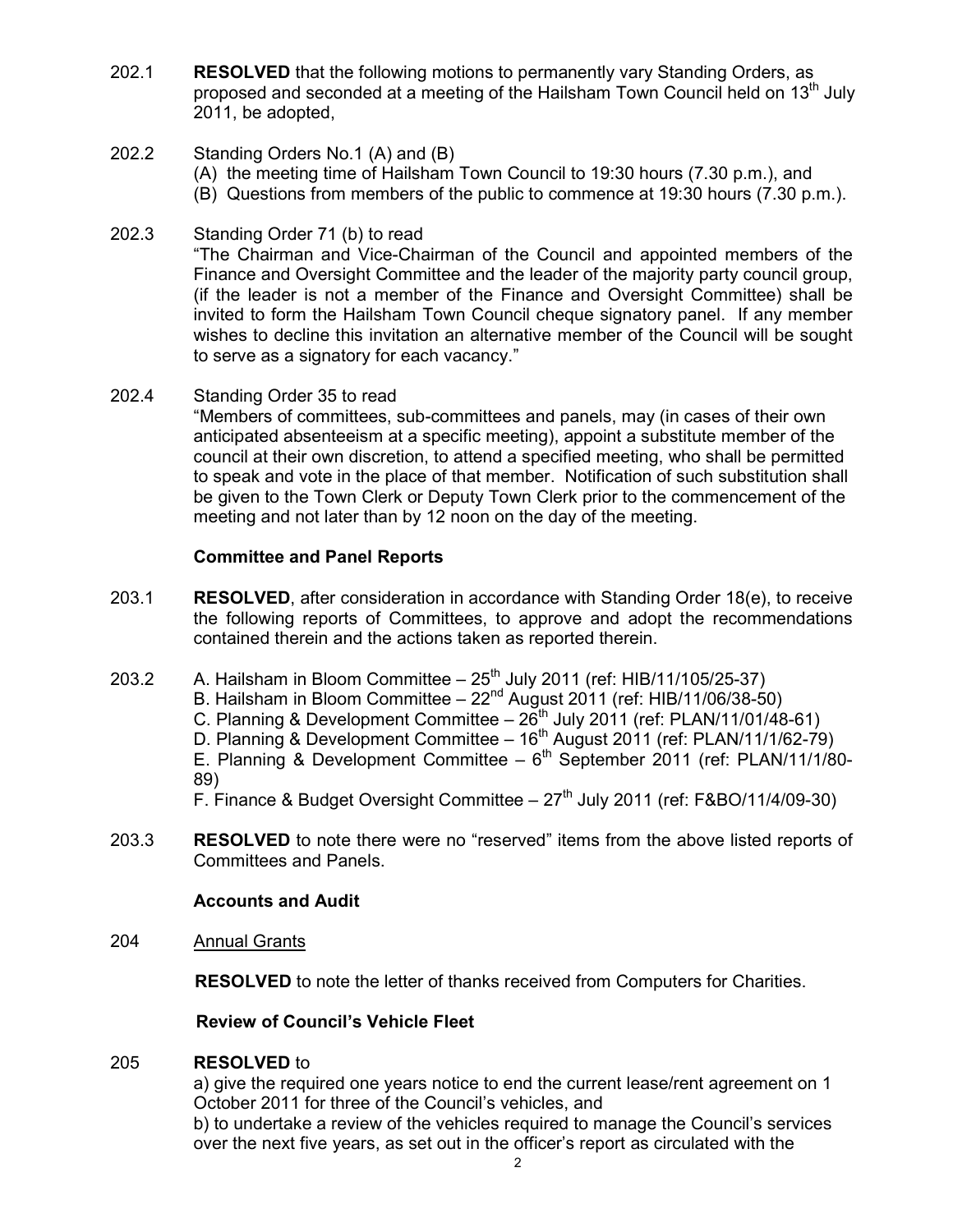agenda, and as Appendix HTC/11/4/205A to these minutes.

# **Risk Management Strategy & Policy**

206 **RESOLVED** that a Working Party comprising Councillors N. Collinson, N. Coltman, R. Grocock, P. Holbrook and S. McAuliffe be set up to examine the Annual Review as circulated with the agenda, and as Appendix HTC/11/4/206A to these minutes, and report back to the meeting of Hailsham Town Council to be held on 14<sup>th</sup> December 2011.

### **Environment and Leisure**

#### Common Pond: Island Erosion Scheme

- 207.1 Councillor S. McAuliffe spoke in respect of the report circulated with the agenda. He stated that it was a joint report written by himself, Councillor P. Holbrook and the Pond Warden, Mr. P. Hobden.
- 207.2 Councillor N. Coltman said that he had spoken at length with Mr. Hobden and wished to thank him for all his work in respect of the Common Pond.
- 207.3 **RESOLVED** that rather than implementing the erosion prevention proposal put forward in July 2011 (using coir rolls to protect the island from erosion at a cost of £4,000-£5,000), existing vegetation can be transplanted around the island to achieve the same result; and that up  $£1,000$  be transferred from Contingency Funds for the project, as detailed in the report circulated with the agenda, and as Appendix HTC/11/4/207A to these minutes.

# **Cemetery**

# Grave Digging Contract

208 **RESOLVED** to appoint Mr A Phillips as the new grave digging contractor for Hailsham and Hellingly Cemeteries for a initial period of one year; to be extended for a further two years subject to satisfactory performance, as set out in the officer's report as circulated with the agenda, and as Appendix HTC/11/4/208A to these minutes.

# **Council Owned and Managed Properties**

### Cemetery Lodge

209 **RESOLVED** to agree the request from the tenant of the Cemetery Lodge for permission to install a wood burning stove, as circulated with the agenda, and as Appendix HTC/11/4/209A to these minutes subject to the tenant's agreement that if at any time he removed the stove he re-instated the existing fireplace.

#### Grovelands Barn: Site Works to provide Additional Storage

- 210.1 The Officers report was circulated with the agenda, and is Appendix HTC/11/4/210A to these minutes
- 210.2 **RESOLVED** that Hailsham Town Council carry out the necessary access and building works to the Grovelands Barn site to provide storage and works facility for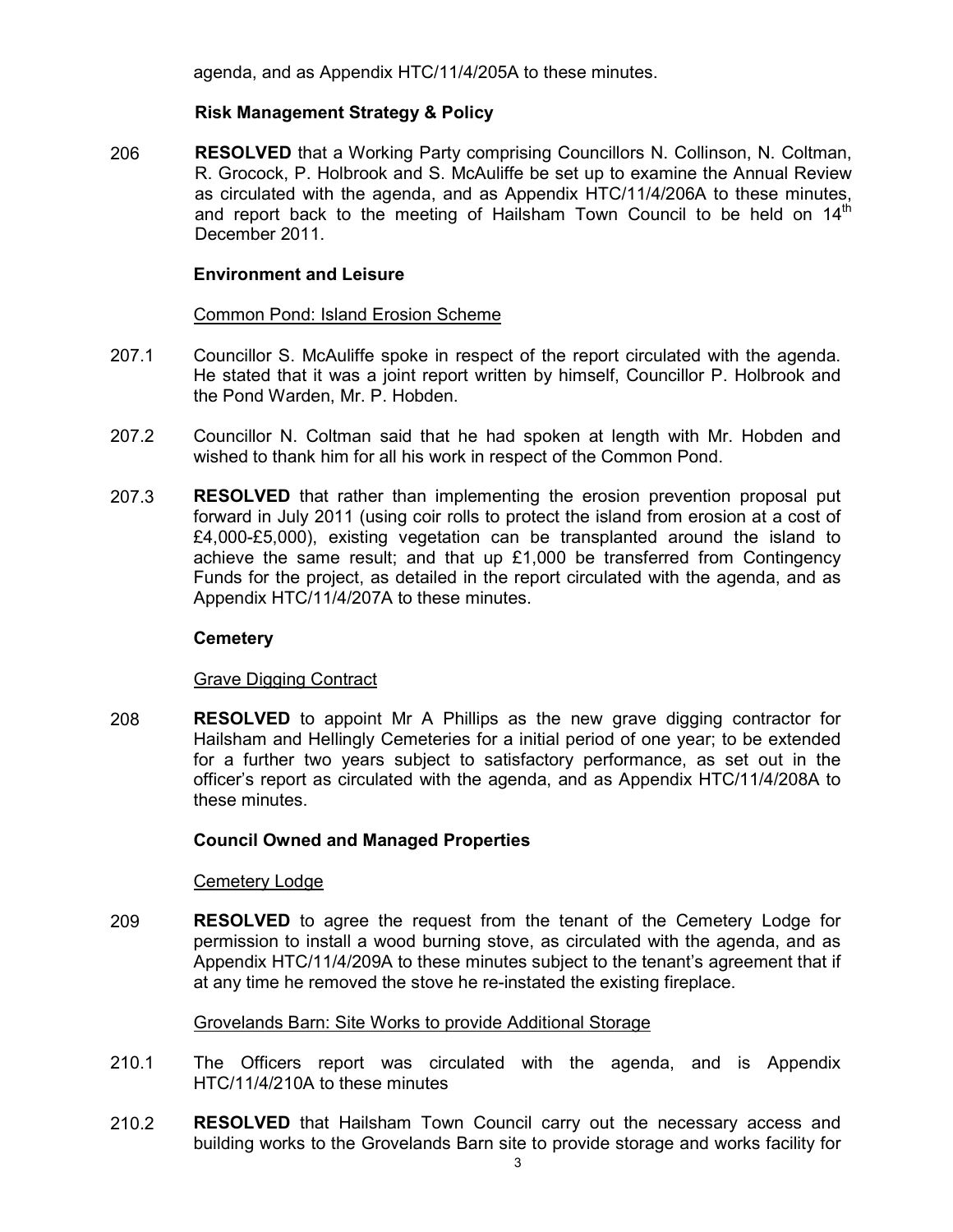the Town Council at a cost of £4,200 funded by the Council's Contingency Fund

# **Christmas Festivities 2011**

### Festive Lighting

211 **RESOLVED** to allocate up to £7,500 from the Contingency Fund to improve the festive streetscape in year-one of the new lighting scheme, the sum being commensurate with anticipated savings in future years, as set out in the report circulated prior to the meeting and as Appendix HTC/11/4/211A to these minutes.

### Christmas Event 10<sup>th</sup> December 2011

- 212.1 Discussion ensued on the report circulated with the agenda,
- 212.2 **RESOLVED** to allocate up to £2,500 for the Christmas event as set out in the officer's report, circulated with agenda and as Appendix HTC/11/4/212A to these minutes

# **Closed Churchyards**

- 213.1 Members discussed the officer's report as circulated with the agenda.
- 213.2 **RESOLVED** that in response to the options made by Wealden District Council that Hailsham Town Council takes on the maintenance themselves under an agency agreement with Wealden District Council, as detailed in the officers' report circulated with the agenda, and as Appendix HTC/11/4/213A to these minutes.
- 213.3 Councillors Mrs S. J. Bentley, J. L. Blake, N. A. Collinson, N. S. Coltman, B. Marlowe, S. K. Towner and C. Triandaflyllou declared interests as there were Wealden District Councillors and did not participate in the vote.

# **Quality Bus Partnership**

- 214.1 Councillor Marlowe updated the members on a meeting that had taken place on Tuesday 13<sup>th</sup> September 2011. He thanked the Deputy Town Clerk, M. Caira and T. Hall for their work in providing support to this project.
- 214.2 Discussion ensued on the report circulated with the agenda, and as Appendix HTC/11/4/214A to these minutes

#### 214.3 **RESOLVED** to

a) Approve the wording of the Agreement; b) Allow the Bus Passenger User Group to use the Fleur de Lys Meeting Room free of charge for up to six months; and c) Set up a Website for the Hailsham Quality Bus Partnership.

Councillor W. A. Bentley abstained from voting as he is an East Sussex County Councillor.

# **Town Council Newsletter (The Town Crier)**

215.1 Members discussed the officer's report as circulated with the agenda and as